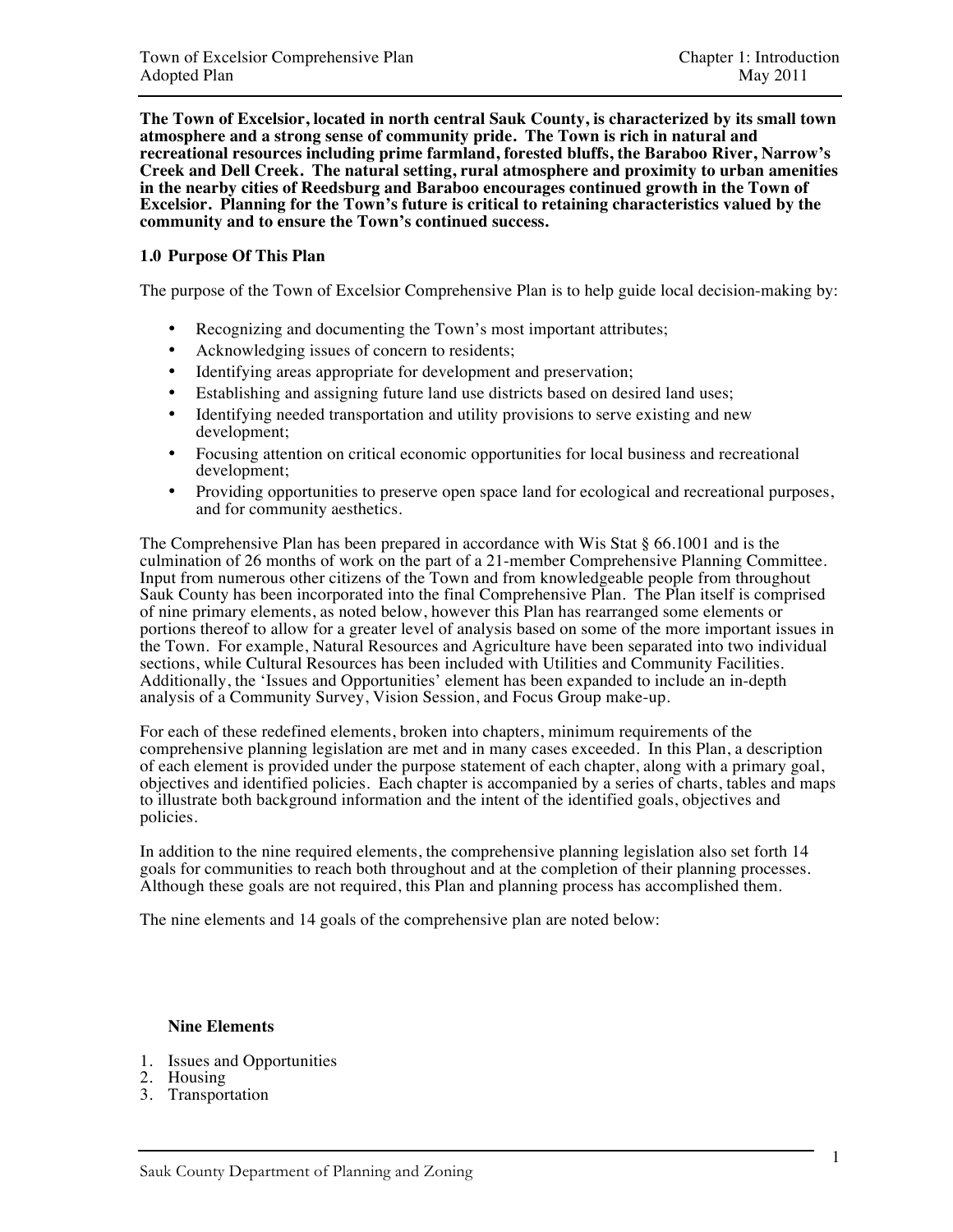- 4. Utilities and Community Facilities
- 5. Agriculture, Natural and Cultural resources
- 6. Economic Development
- 7. Intergovernmental Cooperation
- 8. Land Use
- 9. Implementation

### **Thirteen Goals**

- 1. Promoting redevelopment of lands with existing infrastructure and public services and the maintenance and rehabilitation of existing structures
- 2. Encouraging neighborhood designs that support a range of transportation choices
- 3. Protecting natural areas, including wetlands, wildlife habitats, lakes and woodlands, open spaces and groundwater resources
- 4. Protecting economically productive areas, including farmland and forests
- 5. Encouraging land uses, densities and regulations that promote efficient development patterns and relatively low municipal, state government and utility costs
- 6. Preserving cultural, historic and archeological sites
- 7. Encouraging coordination and cooperation among nearby units of government
- 8. Providing an adequate supply of affordable housing for all income levels throughout each community
- 9. Providing adequate infrastructure, public services and a supply of developable land to meet existing and future market demand for residential and agricultural uses
- 10. Promoting the expansion or stabilization of the current economic base and the creation of a range of employment opportunities
- 11. Balancing individual property rights with community interests and goals
- 12. Planning and development of land uses that create or preserve varied unique urban and rural communities
- 13. Providing an integrated, efficient and economical transportation system that affords mobility, convenience, and safety and that meets the needs of all citizens, including transit-dependent and disabled citizens.

To guide the development of goals, objectives and policies, planning participants developed an overall Vision of how the Town should look and feel in the future. The input for the development of the Town's Vision was gathered through a 'Visioning Session', as well as through feedback from the Comprehensive Planning Committee. In addition to aiding with the development of the Plan's goals, objectives, and policies, the Vision is meant to assist the Town with the actual implementation of the Plan through the years. The Vision is primarily meant to serve as a grounding point for future decisions. It broadly and effectively addresses the needs, desires, and thoughts of residents and landowners in Excelsior.

The highlight of the planning process was its reliance on extensive public participation and input, far exceeding the requirements of the comprehensive planning legislation. The legislation requires, at a minimum, one town-sponsored public hearing when the draft plan is ready for adoption. In contrast, this planning process focused heavily on public input to formulate a plan that best represents all interests in the Town. The process began with the appointment of a representative Comprehensive Planning Committee and continued with the administration of focus groups, a community-wide survey and vision session, an open house and numerous public meetings.

### **1.1 Statement of Vision, Goals, Objectives and Policies**

Each Chapter in this Comprehensive Plan includes a primary goal followed by objectives and policies, which will provide future direction to the Town. Visions, goals, objectives and policies are defined as follows:

 A *Vision* is the expression of a community's overall desired future direction. The vision statement serves as the foundation for setting goals, objectives and policies.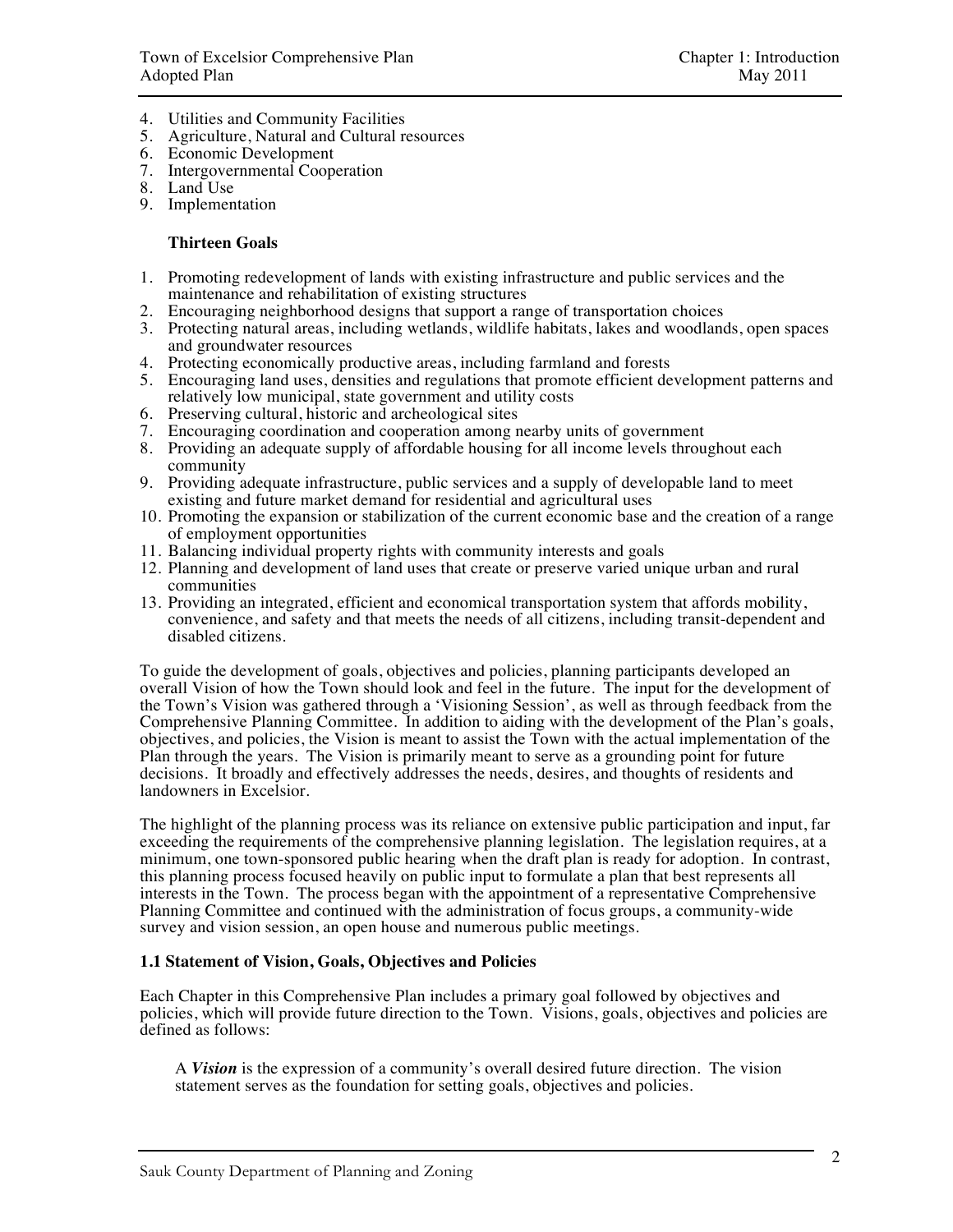*Goals* are broad, advisory statements that express general public priorities about how the Town should approach preservation and development issues. These goals are based on key issues, opportunities and problems that affect the Town and are derived from the future Vision of a Town.

 *Objectives* suggest future directions in a way that is more specific than goals. The accomplishment of an objective contributes to the fulfillment of the goal. While achievement of an objective is not always easily measured, objectives are usually attainable through policies and specific implementation activities.

*Policies* are rules, courses of action, or programs used to ensure Plan implementation and to accomplish the goals and objectives of a Plan. Town decision-makers should use policies, including any housing density policy, on a regular basis. Success in achieving policies is usually measurable.

### **1.2 Planning History**

### **Town of Excelsior Development Plan (1999)**

The Town of Excelsior adopted its first Development Plan in April1999, which assisted the town in guiding the location of growth and future land uses. This document represented the primarily residential development areas around Lake Virginia and adjacent to the City of Reedsburg. Medium density development, with a five-acre lot-size minimum, was deemed acceptable in the rural areas. Development on Class I and II farmland was discouraged. In general, new development should conform to policies set by the Town Development Plan.

### **1.3 Comprehensive Planning Process Sauk County**

As part of the State of Wisconsin's 1999-2000 biennial budget, Governor Thompson signed into law one of the State's most comprehensive pieces of land-use legislation. This legislation is intended to provide local governmental units with the tools to create comprehensive plans, to promote more informed land-use decisions and to encourage state agencies to create more balanced land-use rules and policies. This legislation also includes a substantive definition of a comprehensive plan and provides an essential framework for local land-use decision-making. It also helps local officials determine the likely impacts of their decisions by ensuring that they consider all aspects of community life.

In the summer of 2002, the Sauk County Department of Planning & Zoning announced that it would apply for a 2003 Comprehensive Planning grant from the State of Wisconsin to facilitate planning processes for municipalities, enabling them to develop and adopt local Comprehensive Plans. As a result of this effort, 21 Sauk County municipalities passed resolutions indicating their desire to be coapplicants to the grant. Excelsior was one of these municipalities.

In the spring of 2003, Sauk County announced that the 21 municipalities were awarded a 2003 Comprehensive Planning grant in the amount of \$288,000. Of the total award, Excelsior's share was \$10,000. The provisions of the grant required the Town to match the grant award of \$10,000. In an effort to reduce this local match amount, Sauk County agreed to provide \$5,000 of in-kind mapping assistance, bringing the total Town match to not more than \$5,000.

Once the overall grant was awarded, towns in Sauk County could choose to contract with a private consultant or to use Sauk County as a consultant to aid them with the development of their Comprehensive Plans. Six Towns and three villages chose to contract with Sauk County, including the Town of Excelsior. Excelsior began its comprehensive planning process in the summer of 2006.

## **1.4 Regional Context**